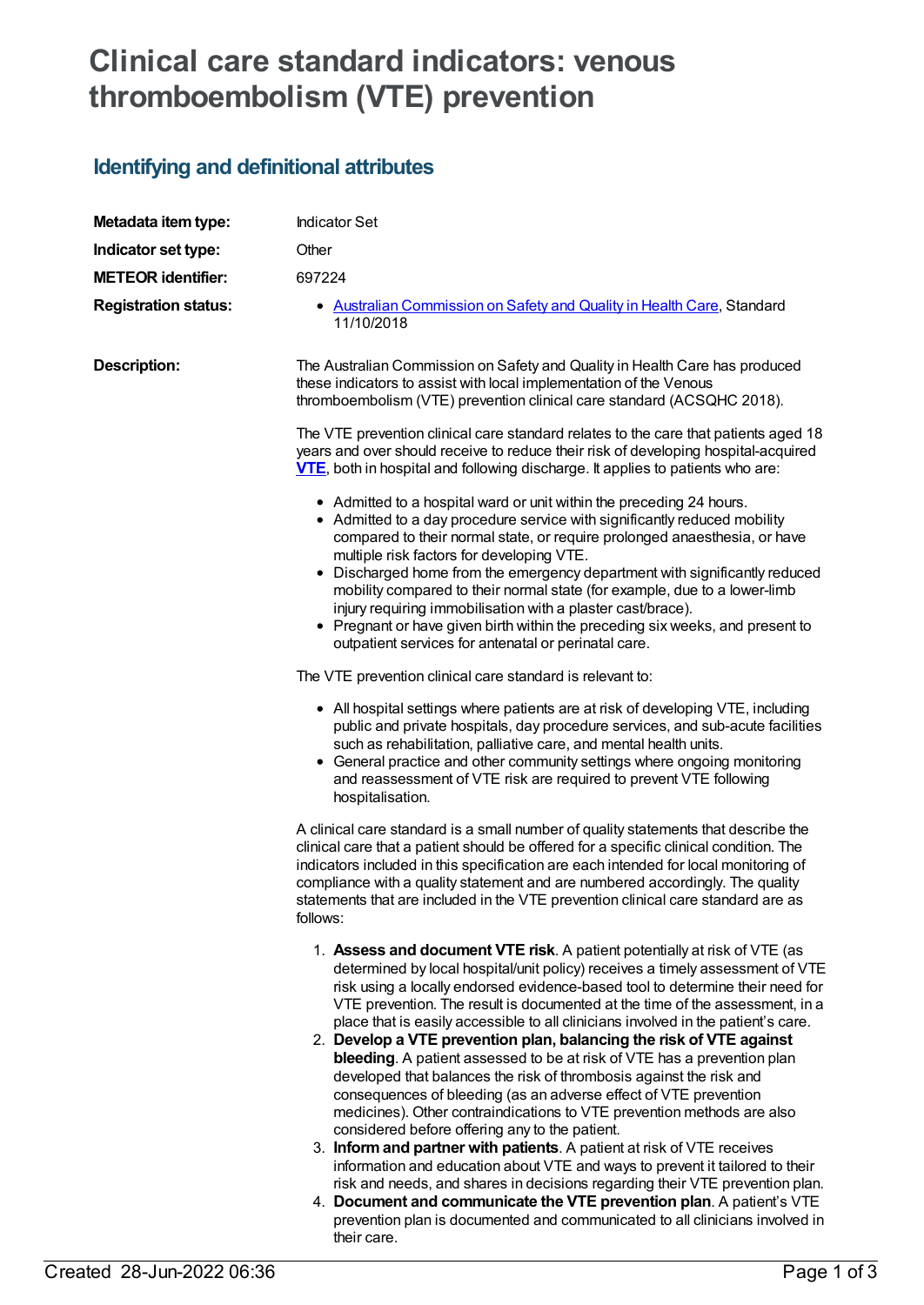- 5. **Use appropriate VTE prevention methods**. A patient requiring a VTE prevention plan is offered medicines and/or mechanical methods of VTE prevention according to a current, locally endorsed, evidence-based guideline, taking into consideration the patient's clinical condition and their preferences.
- 6. **Reassess risk and monitor the patient for VTE-related complications**. During hospitalisation, a patient's thrombosis and bleeding risk is reassessed and documented at intervals no longer than every seven days, whenever the patient's clinical condition or goals of care change, and on discharge from hospital. The patient is also monitored for VTE-related complications each time risk is reassessed.
- 7. **Transition fromhospital and ongoing care**. A patient at risk of VTE following hospitalisation receives a written discharge plan or care plan before they leave hospital, which describes their ongoing, individualised care to prevent VTE following discharge. The plan is discussed with the patient before they leave hospital to ensure they understand the recommended care and follow-up that may be required. The plan is also communicated to the patient's general practitioner or ongoing clinical provider within 48 hours of discharge so that ongoing care to prevent VTE can be completed in accordance with the plan.

## **Relational attributes**

| Indicators linked to this<br>Indicator set: | Venous thromboembolism prevention clinical care standard indicators: Proportion<br>of patients admitted to hospital assessed for venous thromboembolism risk within<br>24 hours of admission<br>Australian Commission on Safety and Quality in Health Care, Standard 11/10/2018<br>Venous thromboembolism prevention clinical care standard indicators: Proportion<br>of patients prescribed appropriate venous thromboembolism prophylaxis<br>Australian Commission on Safety and Quality in Health Care, Standard 11/10/2018<br>Venous thromboembolism prevention clinical care standard indicators: Proportion<br>of patients separated from hospital on venous thromboembolism prophylaxis with a<br>care plan documenting prescribed medicine(s), dose, and duration of treatment<br>Australian Commission on Safety and Quality in Health Care, Standard 11/10/2018 |  |
|---------------------------------------------|---------------------------------------------------------------------------------------------------------------------------------------------------------------------------------------------------------------------------------------------------------------------------------------------------------------------------------------------------------------------------------------------------------------------------------------------------------------------------------------------------------------------------------------------------------------------------------------------------------------------------------------------------------------------------------------------------------------------------------------------------------------------------------------------------------------------------------------------------------------------------|--|
| <b>Collection and usage attributes</b>      |                                                                                                                                                                                                                                                                                                                                                                                                                                                                                                                                                                                                                                                                                                                                                                                                                                                                           |  |
| <b>National reporting</b><br>arrangement:   | This indicator specification has been developed to assist with the local<br>implementation of the VTE prevention clinical care standard (ACSQHC 2018).<br>These indicators are intended for local use by specialists, hospitals and <b>local</b><br>hospital networks. There are no benchmarks set for any of the indicators in this<br>specification. For all indicators, health service providers using the indicators can<br>monitor their own results over time or compare them with those from other<br>providers, with whom they have made such arrangements.                                                                                                                                                                                                                                                                                                       |  |
|                                             | Most of the data required by the indicator specifications cannot be sourced from<br>routine collections. Local health services will need to conduct prospective<br>collections or retrospective medical records audits of all patients who are at risk of<br>developing VTE, for a specific time period. The time frame over which data are<br>collected, or sourced from medical records, will be guided by the expected sample<br>size. Samples need to be large enough to identify a change in compliance with the<br>quality statement that is deemed meaningful between audit periods. This will vary<br>by indicator.                                                                                                                                                                                                                                               |  |
| <b>Comments:</b>                            | Monitoring the implementation of the VTE prevention clinical care standard will<br>assist in meeting some of the requirements of the National Safety and Quality<br>Health Service (NSQHS) Standards (ACSQHC 2012).                                                                                                                                                                                                                                                                                                                                                                                                                                                                                                                                                                                                                                                       |  |
| <b>Source and reference attributes</b>      |                                                                                                                                                                                                                                                                                                                                                                                                                                                                                                                                                                                                                                                                                                                                                                                                                                                                           |  |

**Submitting organisation:** Australian Commission on Safety and Quality in Health Care